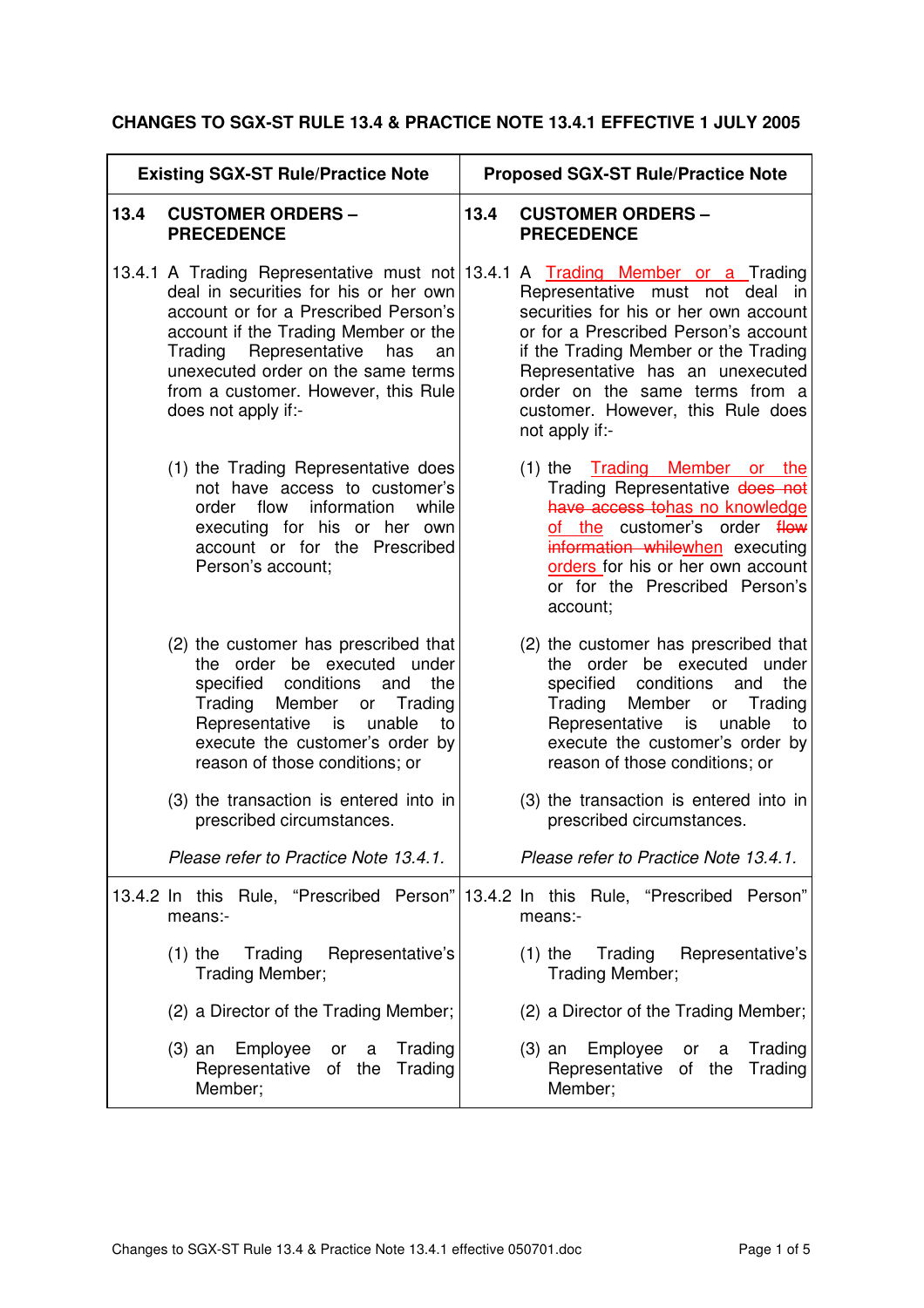| <b>Existing SGX-ST Rule/Practice Note</b>                                                                                                                                                                                        |                           |                                                                                                                                                                                                                                                                      |                                       |                                                                                                                                                                                | <b>Proposed SGX-ST Rule/Practice Note</b>                                                                                                                                                                                                                                                                                                    |
|----------------------------------------------------------------------------------------------------------------------------------------------------------------------------------------------------------------------------------|---------------------------|----------------------------------------------------------------------------------------------------------------------------------------------------------------------------------------------------------------------------------------------------------------------|---------------------------------------|--------------------------------------------------------------------------------------------------------------------------------------------------------------------------------|----------------------------------------------------------------------------------------------------------------------------------------------------------------------------------------------------------------------------------------------------------------------------------------------------------------------------------------------|
|                                                                                                                                                                                                                                  | Corporation               | (4) a person, a group of persons, a<br>or<br>a<br>group<br>οf<br>Corporations, or family trusts,<br>whom the Trading<br>Member,<br>Director, employee or Trading<br>Representative of the Trading<br>Member is able to control or<br>influence or connected with; or |                                       | Corporation<br>whom the                                                                                                                                                        | (4) a person, a group of persons, a<br>or<br>a<br>group<br>of<br>Corporations, or family trusts,<br>Trading<br>Member,<br>Director, employee or Trading<br>Representative of the<br>Trading<br>Member is associated with or<br>connected to.-able to control or<br>influence or connected with; or                                           |
| employee of<br>related<br>(5) an<br>a<br>corporation<br>Associated<br>or<br>Corporation<br>of<br>the<br>Trading<br>Member to whom the<br>Trading<br>Member<br>has<br>its<br>outsourced<br>operational functions.                 |                           |                                                                                                                                                                                                                                                                      |                                       | $(5)$ an employee of a related<br>corporation or Associated<br>Corporation of the Trading<br>Member to whom the Trading<br>Member has outsourced its<br>operational functions. |                                                                                                                                                                                                                                                                                                                                              |
|                                                                                                                                                                                                                                  |                           |                                                                                                                                                                                                                                                                      | the                                   | Trading<br>or family trusts.                                                                                                                                                   | However, this does not apply where<br>Member,<br>Director,<br>employee or Trading Representative<br>of the Trading Member has no control<br>or influence over the associated or<br>connected person, group of persons,<br>Corporation or group of Corporations,                                                                              |
| 13.4.3 A Trading Member must not allocate<br>a sale or purchase of securities to<br>fulfil all or part of an order for a<br>Prescribed Person<br>if<br>it<br>has<br>an<br>unexecuted order on the same terms<br>from a customer. |                           |                                                                                                                                                                                                                                                                      |                                       | <b>Representative</b><br>interest in.                                                                                                                                          | 13.4.3 A Trading Member must not allocate<br>a sale or purchase of securities to<br>fulfil all or part of an order for a<br>Prescribed Person if it has an<br>unexecuted order on the same terms<br>from a customer. In this Rule, "own<br>account" means an account in which<br>the Trading Member or the Trading<br>beneficial<br>has<br>a |
| <b>Practice Note 13.4.1</b>                                                                                                                                                                                                      |                           |                                                                                                                                                                                                                                                                      |                                       | <b>Practice Note 13.4.1</b>                                                                                                                                                    |                                                                                                                                                                                                                                                                                                                                              |
| <b>Customer Orders - Precedence</b>                                                                                                                                                                                              |                           |                                                                                                                                                                                                                                                                      |                                       |                                                                                                                                                                                | <b>Customer Orders - Precedence</b>                                                                                                                                                                                                                                                                                                          |
| <b>Issue Date</b>                                                                                                                                                                                                                | <b>Cross</b><br>Reference | <b>Enquiries</b>                                                                                                                                                                                                                                                     | <b>Issue Date</b>                     | <b>Cross</b><br>Reference                                                                                                                                                      | <b>Enquiries</b>                                                                                                                                                                                                                                                                                                                             |
| 1<br>December<br>2003                                                                                                                                                                                                            | Rule 13.4.1               | Please<br>contact<br>Risk<br>Management and Regulation<br>Group:-                                                                                                                                                                                                    | <b>December</b><br>20031 July<br>2005 | Rule 13.4.1                                                                                                                                                                    | Please<br>Risk<br>contact<br>Management and Regulation<br>Group:-                                                                                                                                                                                                                                                                            |
|                                                                                                                                                                                                                                  |                           | Mr Oh Tuan Chim 6236 8232                                                                                                                                                                                                                                            |                                       |                                                                                                                                                                                | Mr Oh Tuan Chim 6236 8232                                                                                                                                                                                                                                                                                                                    |
|                                                                                                                                                                                                                                  |                           | Ms Grace Koh<br>6236 8764                                                                                                                                                                                                                                            |                                       |                                                                                                                                                                                | Ms Grace Koh<br>6236 8764                                                                                                                                                                                                                                                                                                                    |
|                                                                                                                                                                                                                                  |                           | Ms Ng Geoy Hua 6236 8855                                                                                                                                                                                                                                             |                                       |                                                                                                                                                                                | Ms Ng Geoy Hua 6236 8855                                                                                                                                                                                                                                                                                                                     |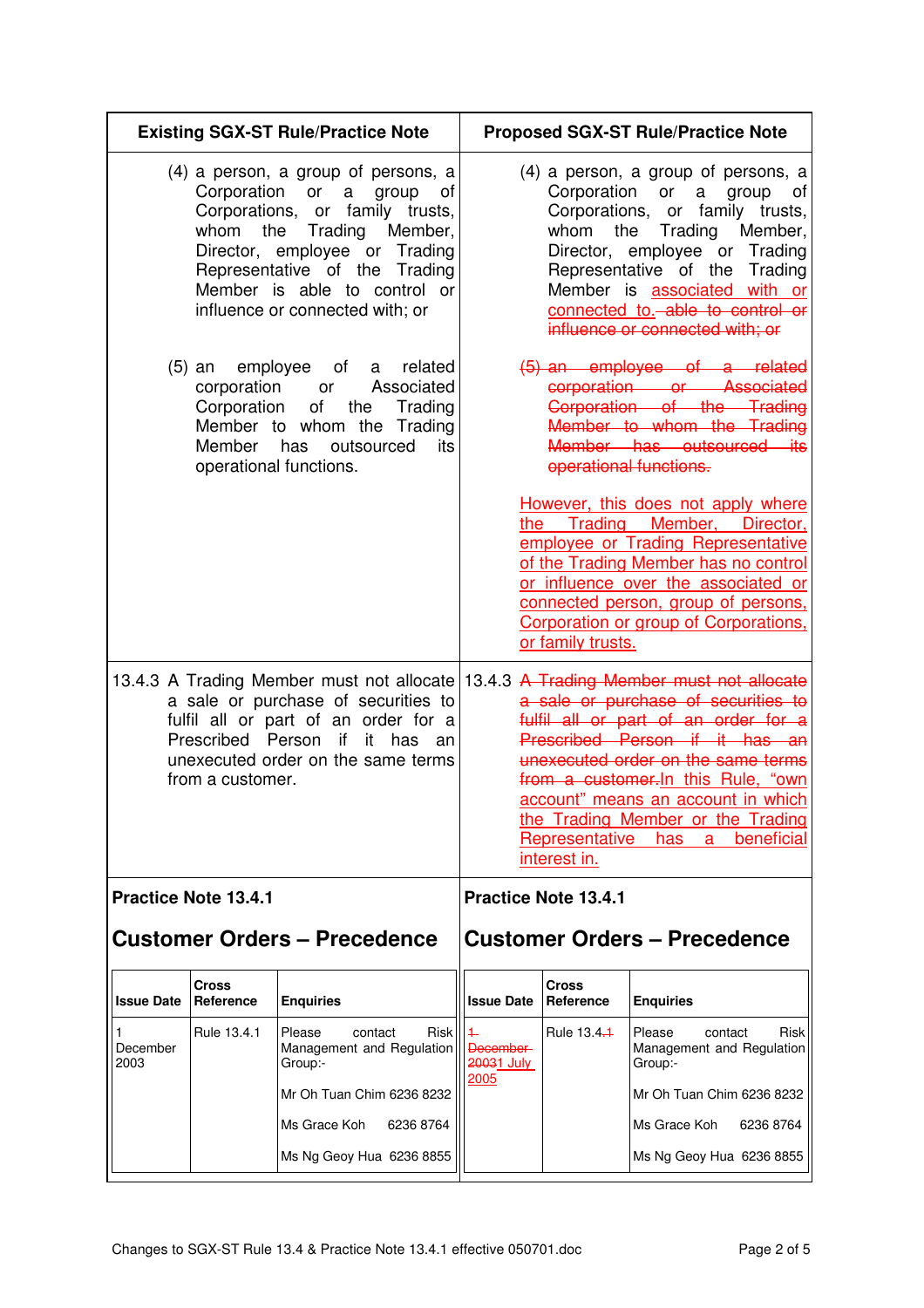| <b>Existing SGX-ST Rule/Practice Note</b> |                                                                                                                                                                                                                                                                                                                                                                                                                                                                                                | <b>Proposed SGX-ST Rule/Practice Note</b> |                                                                                                                                                                                                                                                                                                                                                                                                                                                                                                                           |
|-------------------------------------------|------------------------------------------------------------------------------------------------------------------------------------------------------------------------------------------------------------------------------------------------------------------------------------------------------------------------------------------------------------------------------------------------------------------------------------------------------------------------------------------------|-------------------------------------------|---------------------------------------------------------------------------------------------------------------------------------------------------------------------------------------------------------------------------------------------------------------------------------------------------------------------------------------------------------------------------------------------------------------------------------------------------------------------------------------------------------------------------|
| 1                                         | <b>INTRODUCTION</b>                                                                                                                                                                                                                                                                                                                                                                                                                                                                            | 1                                         | <b>INTRODUCTION</b>                                                                                                                                                                                                                                                                                                                                                                                                                                                                                                       |
| 1.1                                       | This Practice Note explains<br>the $ 1.1$<br>application of Rule 13.4.1.                                                                                                                                                                                                                                                                                                                                                                                                                       |                                           | This Practice Note explains<br>the<br>application of Rule 13.4.1.                                                                                                                                                                                                                                                                                                                                                                                                                                                         |
| 1.2                                       | Rule 13.4 states that a Trading $ 1.2 $<br>Representative must not deal in<br>securities for his or her own account<br>or for a Prescribed Person's account<br>if the Trading Representative has an<br>unexecuted order on the same terms<br>from a customer. However, this Rule<br>does not apply if the Trading<br>Representative does not have access<br>to customer's order flow information<br>while executing for his own account<br>or for<br>the<br>Prescribed<br>Person's<br>account. |                                           | Rule 13.4 states that a Trading<br>Member or a Trading Representative<br>must not deal in securities for his or<br>her own account or for a Prescribed<br>Person's account if the Trading<br>Representative has an unexecuted<br>order on the same terms from a<br>customer. However, this Rule does<br>apply if<br>the<br>Trading<br>not<br>Representative does not have access<br>to customer's order flow information<br>while executing for his own account<br>Prescribed<br>for<br>the<br>Person's<br>or<br>account. |
| $\overline{2}$                            | <b>APPLICATION OF RULE 13.4.1</b>                                                                                                                                                                                                                                                                                                                                                                                                                                                              | $\overline{2}$                            | <b>APPLICATION OF RULE 13.4.4</b>                                                                                                                                                                                                                                                                                                                                                                                                                                                                                         |
| 2.1                                       | An order includes an order for a 2.1<br>single stock futures contract.                                                                                                                                                                                                                                                                                                                                                                                                                         |                                           | An order includes an order for a<br>single stock futures contract.                                                                                                                                                                                                                                                                                                                                                                                                                                                        |
| 2.2                                       | unexecuted<br>order<br>from<br>An<br>customer includes an order that has<br>been received but not entered into<br>CLOB. If a Trading Representative<br>has entered an order into CLOB for<br>his own account or a Prescribed<br>Person's<br>account,<br>and<br>he<br>subsequently receives an order on<br>the same terms from a customer, he<br>must withdraw the first order if it was<br>not matched.                                                                                        | $a$ 2.2                                   | unexecuted<br>order<br>from<br>An<br>a<br>customer includes an order that has<br>been received but not entered into<br>has entered an order into CLOB for<br>his own account or a Prescribed<br>Person's account, and he<br>subsequently receives an order on<br>the same terms from a customer, he<br>must withdraw the first order if it was<br>not matched.                                                                                                                                                            |
| 2.3                                       | "On the same terms" includes:-<br>(1) orders for the same counter,<br>same buy/sell instruction and limit<br>price;<br>(2) a price limit order and a careful<br>discretion order in the same<br>buy/sell<br>and<br>counter<br>same<br>instruction; and<br>(3) an order for the underlying<br>security on the one hand and an<br>order for single stock futures over<br>that underlying security on the<br>other.                                                                               | 2.3                                       | "On the same terms" includes:-<br>(1) orders for the same counter,<br>same buy/sell instruction and limit<br>price;<br>(2) a price limit order and a careful<br>discretion order in the same<br>buy/sell<br>counter<br>and<br>same<br>instruction; and<br>order for<br>the underlying<br>$(3)$ an<br>security on the one hand and an<br>order for single stock futures over<br>that underlying security on the<br>other.                                                                                                  |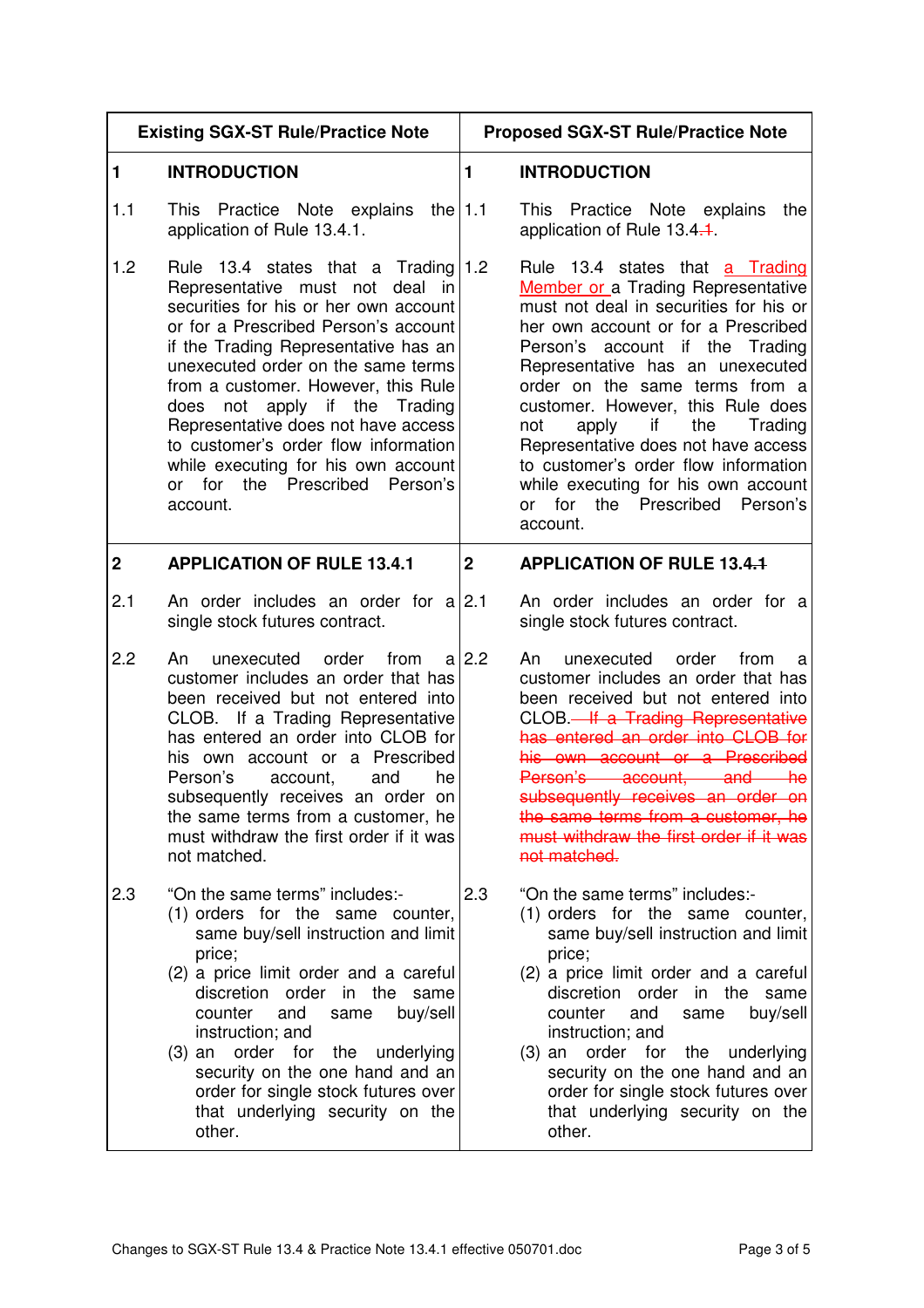| <b>Existing SGX-ST Rule/Practice Note</b>                                                                                                                                                                                                                                                                                                                                                                                                                                                  | <b>Proposed SGX-ST Rule/Practice Note</b>                                                                                                                                                                                                                                                                                                                                                                                                                                                                                                                                                                                                                                                                                                                                                                                                                                                                                                                                                                                                                                                                                                         |  |
|--------------------------------------------------------------------------------------------------------------------------------------------------------------------------------------------------------------------------------------------------------------------------------------------------------------------------------------------------------------------------------------------------------------------------------------------------------------------------------------------|---------------------------------------------------------------------------------------------------------------------------------------------------------------------------------------------------------------------------------------------------------------------------------------------------------------------------------------------------------------------------------------------------------------------------------------------------------------------------------------------------------------------------------------------------------------------------------------------------------------------------------------------------------------------------------------------------------------------------------------------------------------------------------------------------------------------------------------------------------------------------------------------------------------------------------------------------------------------------------------------------------------------------------------------------------------------------------------------------------------------------------------------------|--|
| 2.4<br>If a Trading Member receives an 2.4<br>overnight order to sell a counter at<br>careful discretion and has a house<br>error position in the same counter, it<br>cannot square off the error position.<br>The squaring of error position is on<br>the same term as the customer order.<br>However, a Trading Member may<br>designate a Trading Representative<br>to square off an error position if the<br>Trading Representative does<br>not<br>have access to the customer's order. | If a Trading Member receives an<br>overnight order to sell a counter at<br>careful discretion and has a house<br>error position in the same counter, it<br>cannot square off the error position.<br>The squaring of error position is on<br>the same term as the customer order.<br>However, a Trading Member may<br>designate a Trading Representative<br>to square off an error position if the<br>Trading Representative does not<br>have access to the customer's<br>order-Rule 13.4.2(4)<br>includes<br>а<br><b>of</b><br>person, group<br>persons,<br>a<br><b>Corporation</b><br>or<br>οf<br>a<br>group<br>Corporations or family trusts, whom<br>the Trading Member, Director,<br>employee or Trading Representative<br>of the Trading Member is associated<br>with<br>or connected to under the<br>of "Prescribed Person",<br>definition<br>However, this does not apply where<br>the Trading Member, Director,<br>employee or Trading Representative<br>of the Trading Member has no control<br>or influence over the associated or<br>connected person, group of persons,<br>Corporation or group of Corporations.<br>or family trusts. |  |
|                                                                                                                                                                                                                                                                                                                                                                                                                                                                                            | The Trading Member or Trading<br>2.5<br>Representative must<br>that<br>ensure<br>customers'<br>orders<br>are<br>not<br>compromised when squaring off a<br>house error position on the same<br>terms. Where the customer's order is<br>careful discretion order, trades<br>allocated to the customer's account<br>must not be worse off to that<br>allocated to the house error account.                                                                                                                                                                                                                                                                                                                                                                                                                                                                                                                                                                                                                                                                                                                                                           |  |
|                                                                                                                                                                                                                                                                                                                                                                                                                                                                                            | In considering whether Rule 13.4.1<br>$2.6\,$<br>has been complied with, the following<br>factors are relevant:<br>the Trading Member or the<br>(a)<br>Trading Representative acts<br>accordance<br>with<br>the<br>in.<br>Trading<br><b>Member</b><br>the<br><b>or</b><br>Trading<br>Representative's<br>customers' instructions;                                                                                                                                                                                                                                                                                                                                                                                                                                                                                                                                                                                                                                                                                                                                                                                                                 |  |